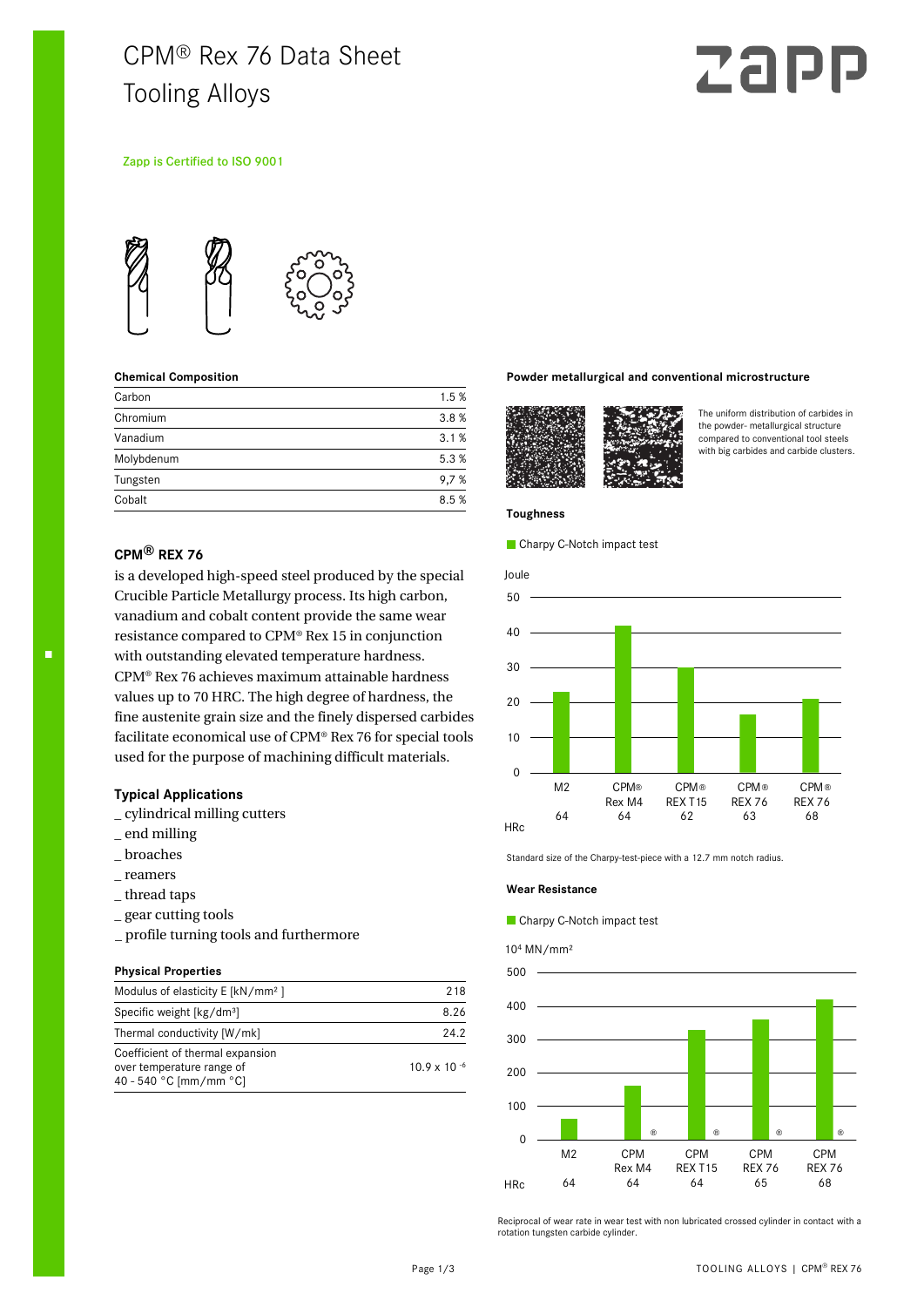# **Heat Treatment Annealing**

# **Soft Annealing**

 $CPM<sup>®</sup>$  Rex 76 is heated uniformly to a temperature of 860 - 870 °C; maintained at this temperature for 2 hours and allowed to cool to 550°C in the furnace at a cooling rate of 10 °C per hour. This is followed by cooling in still air. The strength values achieved by soft annealing are HB 285/ 310.

# **Stress Relieving**

Stress relieving follows rough machining by heating to a temperature of 600 – 700 °C. After complete heat penetration has been reached, the material is allowed to cool in the furnace to approx. 500 °C, followed by cooling in air.

# **Hardening**

Hardening of  $CPM^{\circledR}$  Rex 76 usually involves the use of 2 - 3 pre heating stages (450 – 500 °C / 850 – 900 °C / 1050 °C). The material is then rapidly heated from the preheating temperature to the austenitizing temperature of 1150 – 1205 °C. High austentizing temperature results in high elevated temperature hardness while a low austenitizing temperature provides improved toughness. The austenitizing temperature is normally 1180 °C to 1195 °C. We recommend hardening in salt bath. Standard guidelines for conventional high speed steels can be applied.

# **Quenching**

Quenching can take place in oil, air or pressurized gas. Hot bath quenching at approx. 550°C is recommended. This provides flaw-free surfaces and avoids the risk of abnormal deformation. Material diameters up to max. 20 mm can be quenched with compressed air or compressed gas (in vacuum furnace, depending on type of furnace). This quenching method is too slow for larger cross-sections and results in the hardness values being too low. Quenching in oil ensures the correct hardness level even for large cross-sections, however, there is a risk of excessive distortion. Quenching large-volume tools in the hot bath generally results in slightly lower hardness than oil quenching. Irrespective of which quenching method is used, in all cases, the tools should be quenched to a temperature below 40 °C. The material must be tempered immediately after hardening.

# **Tempering**

Tempering should be carried out immediately after the material has cooled down to below 50 °C or when the tool can be held with two hands. Triple tempering with a holding time of 2 hours in each stage at the tempering temperature is necessary. It is important to ensure that the tools are cooled down to room temperature between the individual tempering stages.

# **Tempering Diagram**

Hardness HRc



# **Toughness Values**

Impact energy, J



# **Heat Treatment Instructions**

| 1st preheating | 450-500 °C                             |
|----------------|----------------------------------------|
| 2nd preheating | 850-900 °C                             |
| Hardening      | as specified in table                  |
| Tempering      | 3 x each 2 hours as specified in table |
|                |                                        |

Quenching after hardening in hot bath at approx. 550°C or in vacuum at least at 5 bar overpressure.

| <b>Required hardness</b><br>HRc $\pm$ 1 | Austenit-<br>izing<br>tempe-<br>rature °C | Holding<br>time at<br>austenit-<br>izing<br>tempe-<br>rature<br>$min.*$ | Tempering<br>tempera-<br>ture[°C] |
|-----------------------------------------|-------------------------------------------|-------------------------------------------------------------------------|-----------------------------------|
| 63                                      | 1150                                      | 10                                                                      | 590                               |
| 65                                      | 1170                                      | 5                                                                       | 590                               |
| 67                                      | 1150                                      | 10                                                                      | 550                               |
| 66                                      | $1150**$                                  | 10                                                                      | 565                               |
| 66                                      | 1190                                      | 5                                                                       | 590                               |
| 68                                      | 1170                                      | 5                                                                       | 540                               |
| 67                                      | 1170                                      | 5                                                                       | 565                               |
| 69                                      | 1190                                      | 5                                                                       | 540                               |
| 68                                      | $1190***$                                 | 5                                                                       | 565                               |
| 70                                      | 1200                                      | 3                                                                       | 540                               |
|                                         |                                           |                                                                         |                                   |

Previous preheating at 870 °C. The data referred to 13 mm round bar samples. The holding times at austenitizing temperature should be correspondingly adapted for large and very thin profile dimensions. The maximum permissible austenitizing temperature of 1200 °C must not be exceeded. Holding time in sec./mm thickness.

Best toughness

 \*\*\*Best combination wear resistance/ toughness/ hot hardness